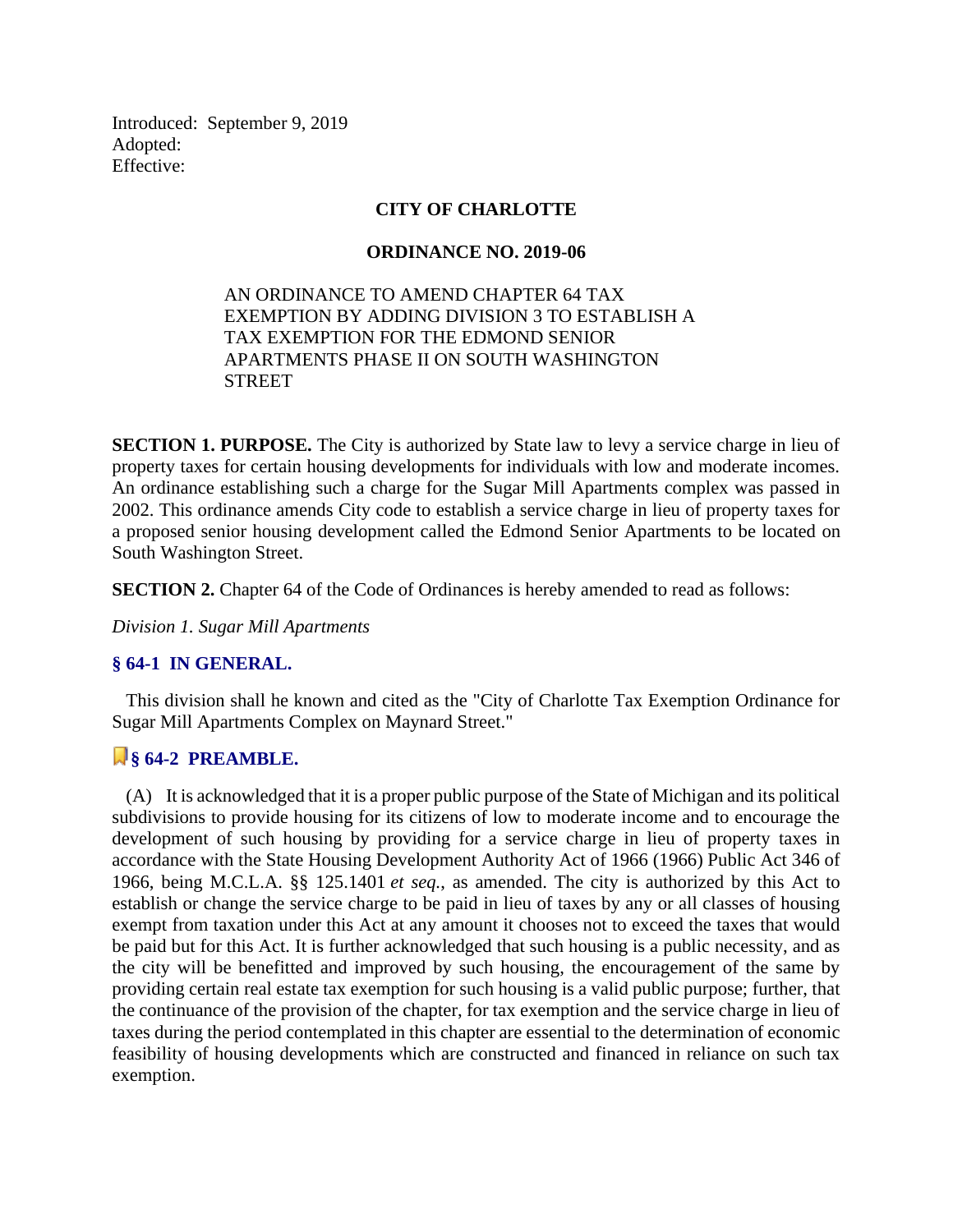(B) The city acknowledges that Sugar Mill Limited Dividend Housing Association, Michigan Limited Partnership, ("the sponsor") has offered subject to receipt of a mortgage loan from the Michigan State Housing Development Authority, to erect, own and operate a housing development identified as Sugar Mill Apartments (the "housing development") on certain property located on the 100 Block of Maynard Street in the city to serve senior citizens of low to moderate income, and that the sponsor has offered to pay the city, on account of this housing development, an annual service charge for public services in lieu of taxes.

### **§ 64-3 DEFINITIONS.**

*AUTHORITY*. The Michigan State Housing Development Authority.

 *ACT*. The State Housing Development Authority Act, being Public Act 346 of 1966 of the State of Michigan, being M.C.L.A. §§ 125.1401 *et seq.*, as amended.

 *ANNUAL SHELTER RENT*. The total collections during an agreed annual period from all occupants of a housing development representing rent or occupancy charges, exclusive of charges for gas, electricity, heat or other utilities furnished to the occupants.

 *ELDERLY PERSONS*. A family where the head of household is 62 years of age or older or a single person who is 62 years of age or older. Also includes persons of any age who are handicapped or disabled.

 *HOUSING DEVELOPMENT*. A development which contains a significant element of housing for persons of low to moderate income and such elements of other housing, commercial, recreational, industrial, communal and educational facilities as the Authority determines improves the quality of the development as it relates to housing for persons of low to moderate income.

 *MORTGAGE LOAN*. A loan to be made by the Authority to the sponsor for the construction and/or permanent financing of the housing development.

 *UTILITIES*. Fuel, water, sanitary sewer service and/or electrical service, which are paid by the housing development.

*SPONSOR*. Person(s) or entities which have applied to the Authority for a mortgage loan to finance a housing development.

### **§ 64-4 CLASS OF HOUSING DEVELOPMENT.**

 It is determined that the class of housing development to which the tax exemption shall apply and for which a service charge shall be paid in lieu of such taxes shall be senior housing which are financed or assisted pursuant to the Act. It is further determined that Sugar Mills Apartments is of this class.

# **§ 64-5 ESTABLISHMENT OF ANNUAL SERVICE CHARGE.**

 (A) The housing development identified as Sugar Mills Apartments and the property on which it shall be constructed shall be exempt from all property taxes from and after the commencement of construction. The city, acknowledging that the sponsor and the Authority have established the economic feasibility of the housing development in reliance upon the enactment and continuing effect of this chapter, the qualification of the housing development for exemption from all property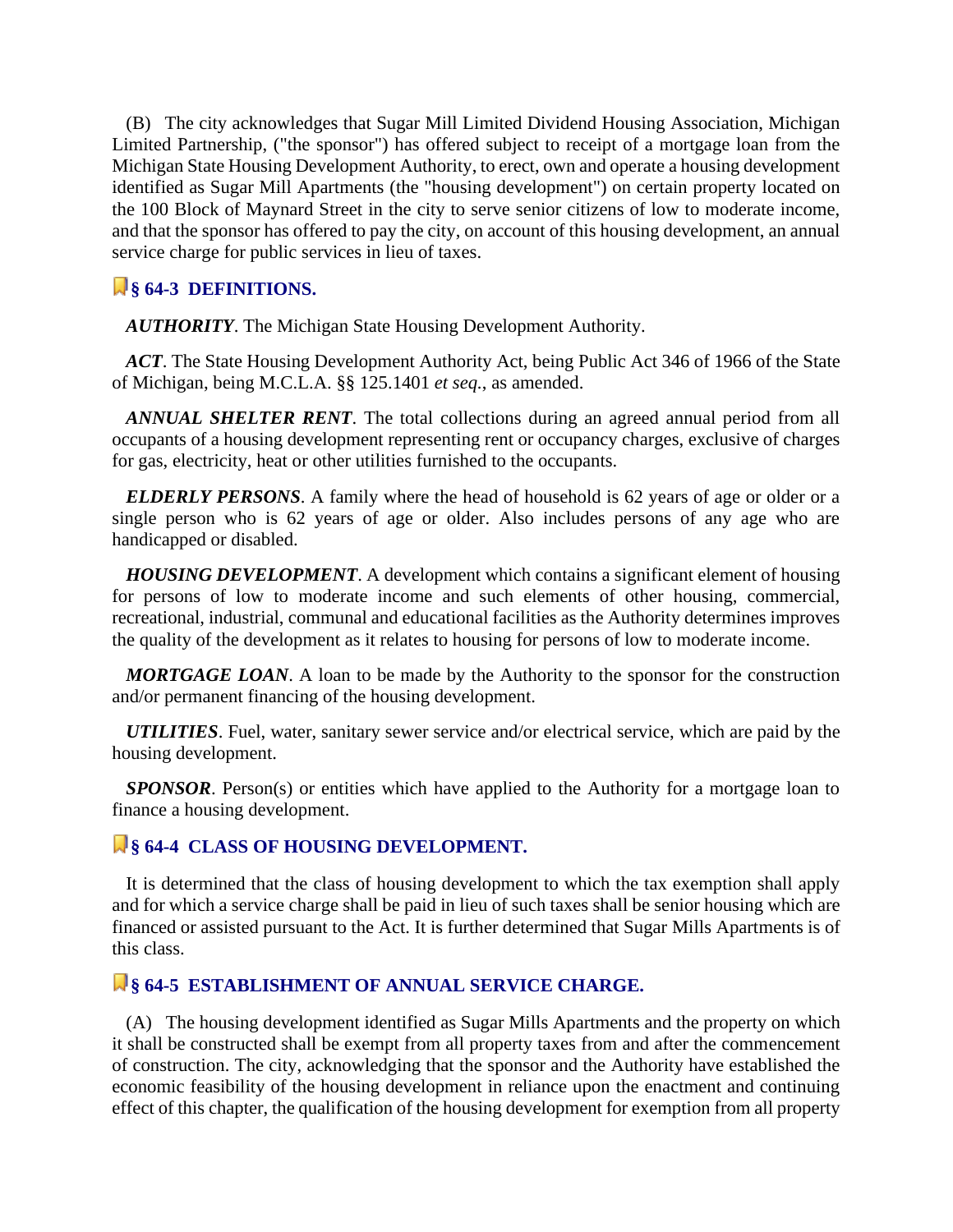taxes and a payment in lieu of taxes as established in this chapter in consideration of the sponsors offer, subject to receipt of a mortgage loan from the Authority, to construct, own and operate the housing development, agrees to accept payment of an annual service charge for public services in lieu of all property taxes.

(B) The annual service charge shall be the greater of the following:

 (1) Fourteen percent of the difference between the annual shelter rents actually collected and utilities; or

 (2) A minimum payment determined as follows. In the first year of operation, the minimum payment shall be \$35,900, prorated on a daily basis from the date the final occupancy permit is issued through the next August 31. Each year thereafter, this payment shall be adjusted annually by the lesser of: 5%; or the increase or decrease in the general price level for the preceding year, as defined in the Michigan Constitution, § 33. The general price level is also the same percentage used to calculate the taxable property value by the City Tax Assessor.

### **§ 64-6 LIMITATION ON THE PAYMENT OF ANNUAL SERVICE CHARGE.**

 (A) Notwithstanding § 64-5, the service charge to be paid each year in lieu of taxes for the part of the housing development which is tax exempt and which is occupied by other than low to moderate income persons or families shall be equal to the full amount of the taxes which would be paid on that portion of the housing development if the housing development were not tax exempt.

 (B) The term *LOW TO MODERATE PERSONS* as used herein means, with respect to any housing development that is tax-exempt, senior persons eligible to move into that development.

### **§ 64-7 CONTRACTUAL EFFECT OF CHAPTER.**

Notwithstanding the provisions of  $\S$  15(a)(5) of the Act, to the contrary, a contract between the city and the sponsor with the authority as third party beneficiary under the contract to provide tax exemption and accept payments in lieu of taxes, as previously described, is effectuated by enactment of this chapter.

### *Q* § 64-8 **PAYMENT OF SERVICE CHARGE.**

 The service charge in lieu of taxes as determined under the chapter shall be payable in the same manner as general property taxes are payable to the city except that the annual payment will be paid on or before August 31 each year.

### **§ 64-9 DURATION.**

 This chapter shall remain in effect and shall not terminate so long as the mortgage loan remains outstanding and unpaid or the Authority has any interest in the property; provided, that construction of the housing development commences within 1 year from the effective date of this chapter.

### **§ 64-10 SEVERABILITY.**

 The various sections and provisions of this chapter shall be deemed to be severable, and should any section or provision of this chapter be declared by any court of competent jurisdiction to be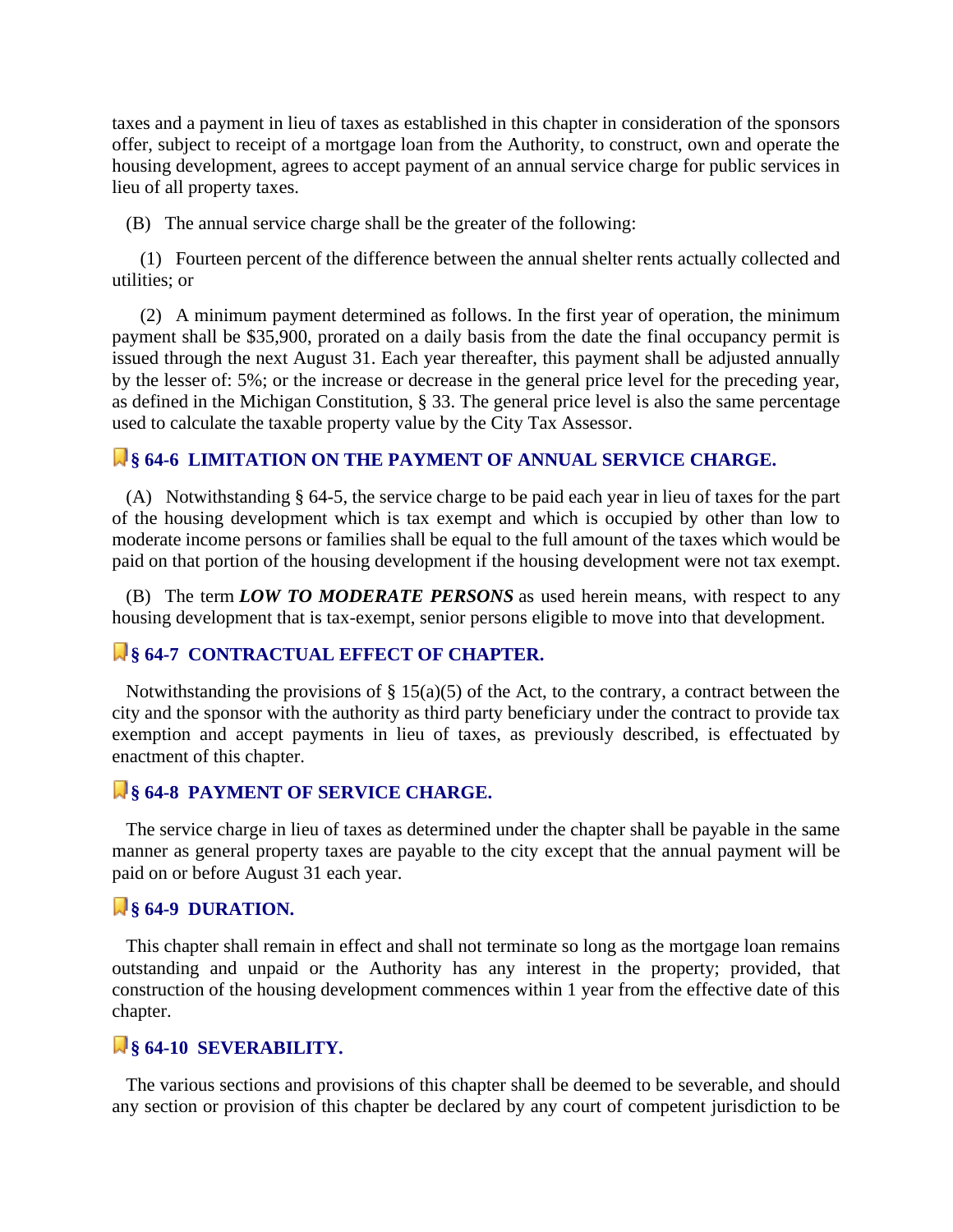unconstitutional or invalid the same shall not affect the validity of the chapter as a whole or any section or provision of this chapter other than the section or provision so declared to be unconstitutional or invalid. It is hereby amplified that it is the city's intent to accept a payment in lieu of taxes only for the purpose of a senior development. If the property is ever used for another purpose, or if this chapter is unacceptable to any state agencies, this chapter is declared null and void.

#### *Division 2.*

#### **§ 64-11 IN GENERAL.**

 This division shall he known and cited as the "City of Charlotte Tax Exemption Ordinance for the Edmond Senior Apartments on South Washington Street."

### **§ 64-12 PREAMBLE.**

 (A) It is acknowledged that it is a proper public purpose of the State of Michigan and its political subdivisions to provide housing for its citizens of low to moderate income and to encourage the development of such housing by providing for a service charge in lieu of property taxes in accordance with the State Housing Development Authority Act of 1966 (1966) Public Act 346 of 1966, being M.C.L.A. §§ 125.1401 *et seq.*, as amended. The city is authorized by this Act to establish or change the service charge to be paid in lieu of taxes by any or all classes of housing exempt from taxation under this Act at any amount it chooses not to exceed the taxes that would be paid but for this Act. It is further acknowledged that such housing is a public necessity, and as the city will be benefitted and improved by such housing, the encouragement of the same by providing certain real estate tax exemption for such housing is a valid public purpose; further, that the continuance of the provision of the chapter, for tax exemption and the service charge in lieu of taxes during the period contemplated in this chapter are essential to the determination of economic feasibility of housing developments which are constructed and financed in reliance on such tax exemption.

 (B) The city acknowledges that the Sponsor, as defined in this division, is a limited dividend housing association limited partnership and has offered, subject to receipt of an allocation under the Low Income Housing Tax Credit (LIHTC) Program and a Federally Aided Mortgage (as defined in the Act) to construct, own and operate the Housing Development Project to be known as The Edmond Senior Apartments located in the City to serve Low Income Persons, as defined herein, and that the Sponsor has offered to pay the City on account of this Housing Development an annual service charge for public services in lieu of all ad valorem property taxes.

### **§ 64-13 DEFINITIONS.**

 *ACT*. The State Housing Development Authority Act, being Public Act 346 of 1966 of the State of Michigan, being M.C.L.A. §§ 125.1401 *et seq.*, as amended.

 *ANNUAL SHELTER RENT*. The total collections during an agreed annual period from or paid on behalf of all Low Income Persons, as defined herein of the Housing Development Project representing rent or occupancy charges, exclusive of charges for Utilities, as defined herein.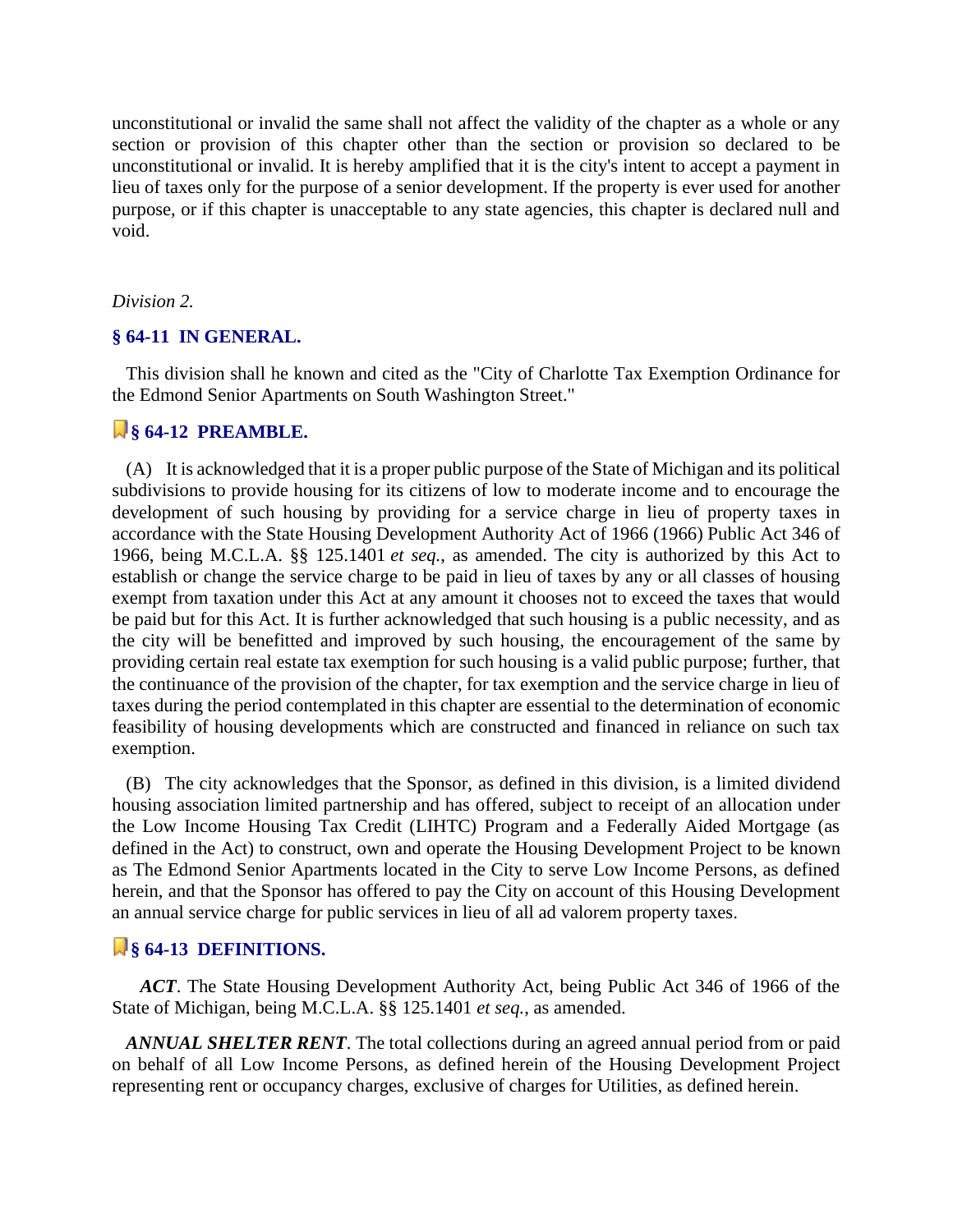*AUTHORITY*. The Michigan State Housing Development Authority.

*CITY.* The City of Charlotte, a Michigan municipal corporation.

 *COMMENCEMENT OF CONSTRUCTION.* The commencement of the Housing Development, as defined herein.

 *HOUSING DEVELOPMENT PROJECT*. The project being constructed at the Housing Development Location, consisting of a building to include qualified low income residential apartment units including approximately fifty (50) units reserved for Low Income Persons and such recreational, industrial, communal and educational facilities as the Sponsor and/or Authority determine will improve the quality of the Housing Development Project as it relates to housing for Elderly *Senior* Persons.

 *HOUSING DEVELOPMENT LOCATION.* Lots 7, 8, 11, 12, 15, 16 and the West 30 feet 6 inches of Lot 17, the dividing line being the center of a block wall, and the vacated alley South of Lot 15 and the West  $\frac{1}{2}$  of the vacated alley adjacent to Lots 7, 8, 11, 12 & 15 Cummings Subdivision to the original Plat, City of Charlotte, Michigan and Lots 9, 10, 13, 14 the East 11 feet 1/5 inches of Lot 17, the dividing line being the center of a block wall, Lots 18, 19, 20 and the vacated alley South of Lot 14 and the East ½ of the vacated alley adjacent to Lots 9, 10, 13 & 14 of the Cummings Subdivision to the original plat, City of Charlotte, Michigan.

 *LOW INCOME PERSONS.* Senior Persons eligible to move into the Housing Development Project pursuant to the Act and the Authority.

 *MORTGAGE LOAN*. A loan to be made by the Authority to the sponsor for the construction and/or permanent financing of the housing development.

*SENIOR PERSONS.* Single persons who are 55 years of age or older or a household in which at least one member is 55 years of age or older and all other members are 50 years of age or older.

 *SPONSOR.* The Edmond Senior Apartments limited Dividend Housing Association Limited Partnership, 333 North Pennsylvania Street, Suite 100, Indianapolis, Indiana, who shall act as the owner of the Housing Development Project.

 *UTILITIES*. Fuel, water, heat sanitary sewer service and/or electrical service furnished to the occupants which are paid by the Housing Development Project.

### **§ 64-14 CLASS OF HOUSING DEVELOPMENT.**

 It is determined that the class of housing development to which the tax exemption shall apply and for which a service charge shall be paid in lieu of such taxes shall be senior housing which are financed or assisted pursuant to the Act. It is further determined that The Edmond Senior Apartments is of this class.

### **§ 64-15 ESTABLISHMENT OF ANNUAL SERVICE CHARGE.**

 (A) Subject to the provisions of this division, the Housing Development Project and the Housing Development Location shall be exempt from all property taxes for the period specified in Section 64-19. The City acknowledges that the Sponsor and the Authority have established the economic feasibility of the Housing Development Project in reliance upon the enactment and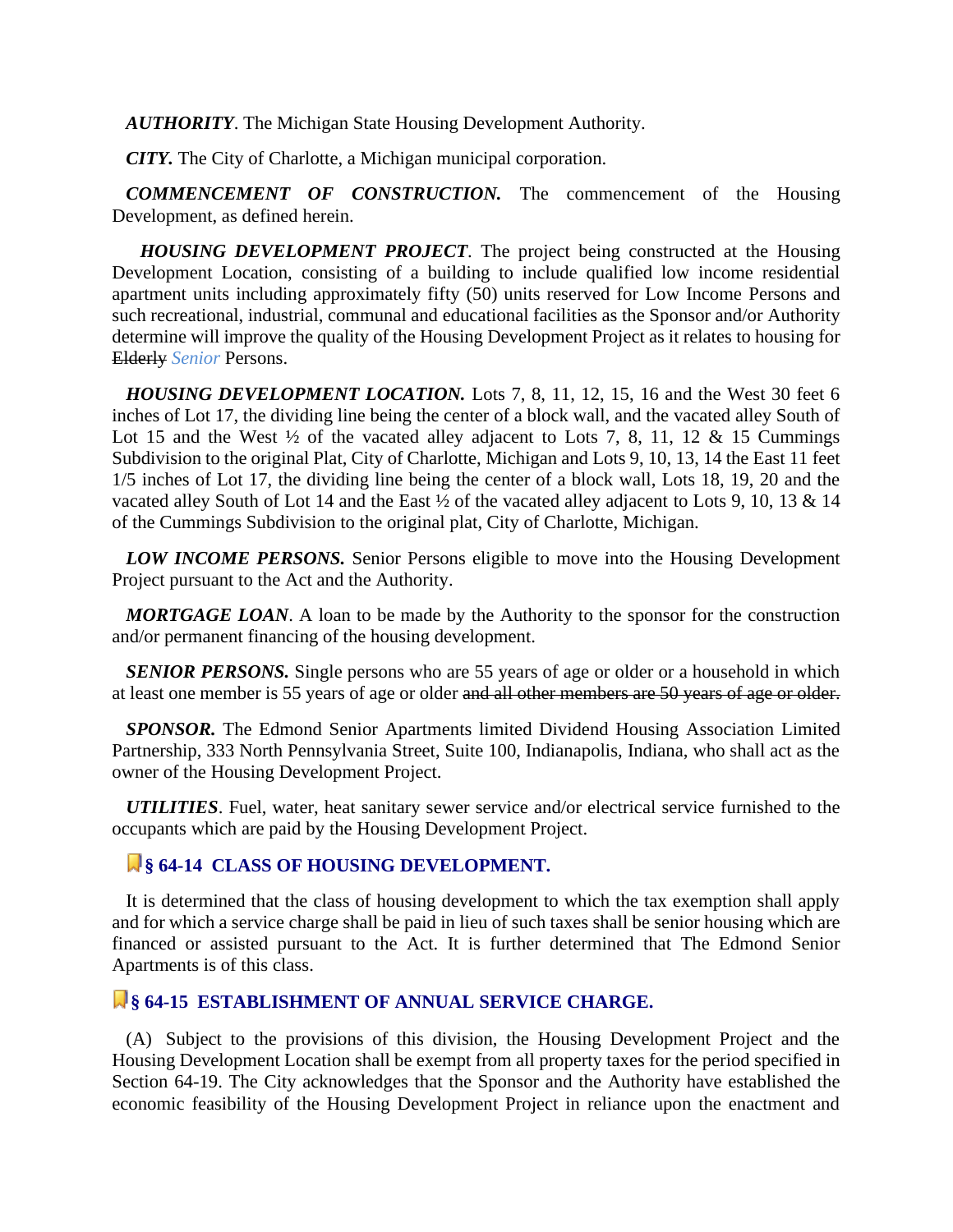continuing effect of this Agreement and qualification of the Housing Development Project for the exemption from all property taxes and a payment in lieu of taxes as established in this division. Therefore, in consideration of the Sponsor's offer to construct, own and operate the Housing Development Project, the City has agreed to accept payment of an annual Service Charge, as defined below, for public services in lieu of all ad valorem property taxes as provided for in Section 64-15 (C) provided the Sponsor furnishes proof, on an annual basis upon request by the City, that the number of qualified low income units in the Housing Development Project have not increased, decreased, or been altered in any material form unless the City has otherwise amended the provisions of this division.

 (B) In addition to the annual certified verification requirement in Section 64-15 (A), the tax exemption shall commence upon the acquisition of the Housing Development Location by the Sponsor. The Sponsor of the Housing Development Project eligible for exemption, or the City as appropriate and necessary, shall file with the local assessing officer a certified notification of the exemption, which shall be in an affidavit form by either the Authority, the city and/or the Sponsor as appropriate. The completed affidavit form first shall be submitted to the Authority for certification by the Authority that the Housing Development Project is eligible for the exemption. The Sponsor and/or the City shall file or cause to be filed the certified notification of the exemption with the local assessing officer as soon as practically possible.

 (C) The annual service charge shall be equal to ten percent (10%) of the difference between the Annual Shelter Rent actually collected and Utilities (the "Service Charge.")

### **§ 64-16 LIMITATION ON THE PAYMENT OF ANNUAL SERVICE CHARGE.**

 Notwithstanding § 64-15, the service charge to be paid each year in lieu of taxes for any part of the housing development which is tax exempt and occupied by other than Low Income Persons shall be equal to the full amount of the taxes which would be due and payable on that portion of the Housing Development Project if the project were not tax exempt.

#### **§ 64-17 CONTRACTUAL EFFECT OF CHAPTER.**

Notwithstanding the provisions of  $\S$  15(a)(5) of the Act, to the contrary, a contract between the city and the sponsor with the authority as third party beneficiary under the contract to provide tax exemption and accept payments in lieu of taxes, as previously described, is effectuated by enactment of this division.

### **§ 64-18 PAYMENT OF SERVICE CHARGE.**

 The service charge in lieu of taxes as determined under the chapter shall be payable in the same manner as general property taxes are payable to the city except that the annual payment will be paid on or before June 30 of the year following the calendar year upon which such Service Charge is calculated and shall be distributed to the several units levying ad valorem property taxes in the same proportion as for said taxes. Failure to pay the service charge on or before june 30 of each year shall result in the service charge being subject to one percent (1%) interest per month until paid. If any amount of the annual service charge or accrued interest shall remain unpaid as of December 31 of any year, the amount unpaid shall be a lien upon the real property constituting the Housing Development Project upon the City Treasurer filing a certificate of non-payment of the service charge, together with an affidavit of proof of service of the certificate of non-payment upon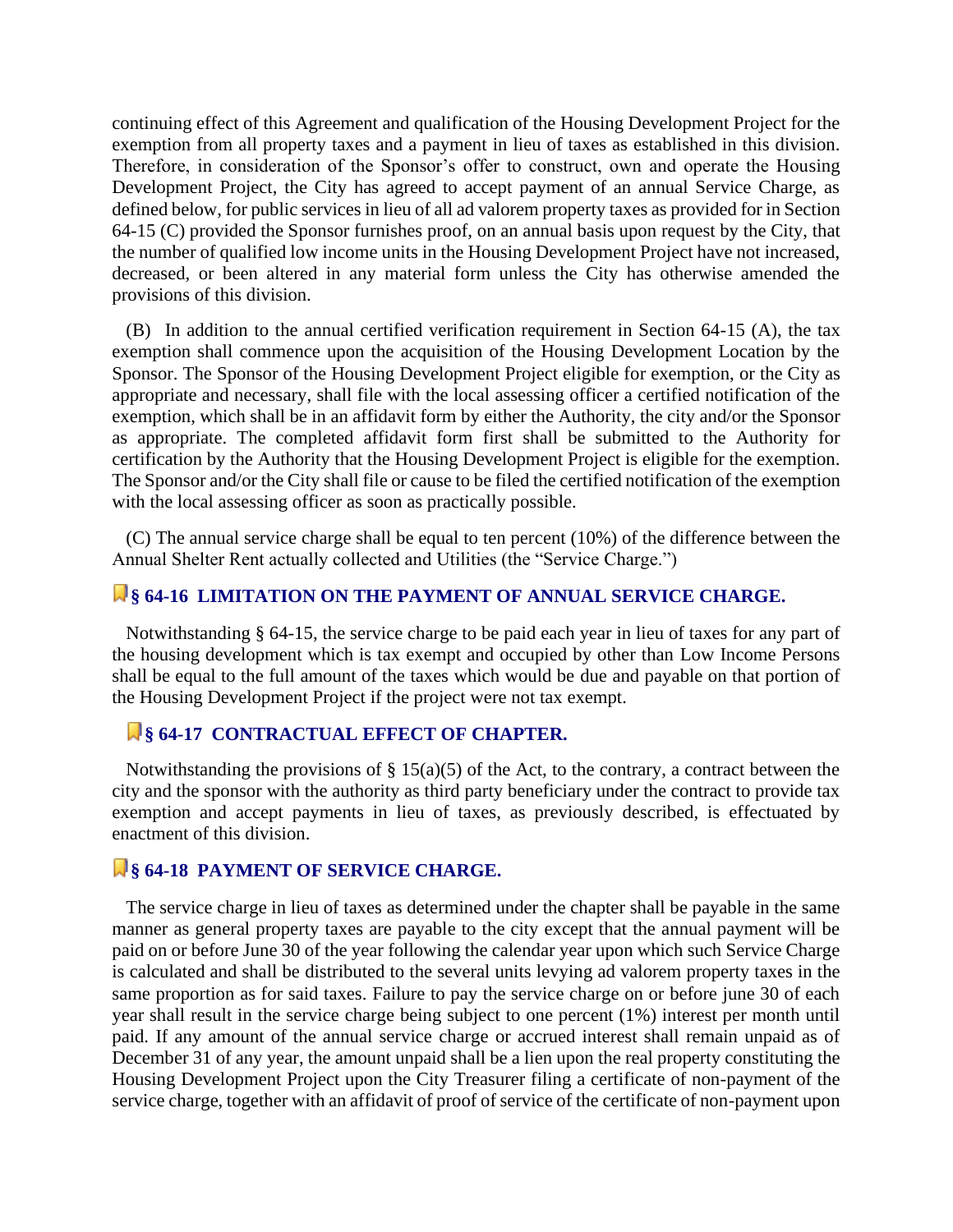the Sponsor with the Eaton County Register of Deeds, and proceedings may then be had to enforce the lien as provided by law for the foreclosure of tax liens upon real property.

# **§ 64-19 DURATION.**

 This division shall remain in effect and shall not terminate so long as the Housing Development Project continues to be used for Low Income Persons as provided in this division, but not to exceed fifty (50) years; provided, however, if construction of the Housing Development Project does not commence within one (1) year of the Authority's LIHTC April 1, 2017 funding round award date, which is anticipated to be on or about July 1, 2017, or if the Sponsor materially changes the scope or purpose of the Housing Development Project with the consent of the City, by and through its representatives, and in accordance with the requirements of law, this division shall automatically expire, terminate and be of no further effect.

### **§ 64-20 SEVERABILITY.**

 The various sections and provisions of this chapter shall be deemed to be severable, and should any section or provision of this chapter be declared by any court of competent jurisdiction to be unconstitutional or invalid the same shall not affect the validity of the chapter as a whole or any section or provision of this chapter other than the section or provision so declared to be unconstitutional or invalid. It is hereby amplified that it is the city's intent to accept a payment in lieu of taxes only for the purpose of a senior development. If the property is ever used for another purpose, or if this chapter is unacceptable to any state agencies, this division is declared null and void.

#### *Division 3.*

#### **§ 64-21 IN GENERAL.**

 This division shall he known and cited as the "City of Charlotte Tax Exemption Ordinance for the Edmond Senior Apartments Phase II on South Washington Street."

### **§ 64-22 PREAMBLE.**

 (A) It is acknowledged that it is a proper public purpose of the State of Michigan and its political subdivisions to provide housing for its citizens of low to moderate income and to encourage the development of such housing by providing for a service charge in lieu of property taxes in accordance with the State Housing Development Authority Act of 1966 (1966) Public Act 346 of 1966, being M.C.L.A. §§ 125.1401 *et seq.*, as amended. The city is authorized by this Act to establish or change the service charge to be paid in lieu of taxes by any or all classes of housing exempt from taxation under this Act at any amount it chooses not to exceed the taxes that would be paid but for this Act. It is further acknowledged that such housing is a public necessity, and as the city will be benefitted and improved by such housing, the encouragement of the same by providing certain real estate tax exemption for such housing is a valid public purpose; further, that the continuance of the provision of the chapter, for tax exemption and the service charge in lieu of taxes during the period contemplated in this chapter are essential to the determination of economic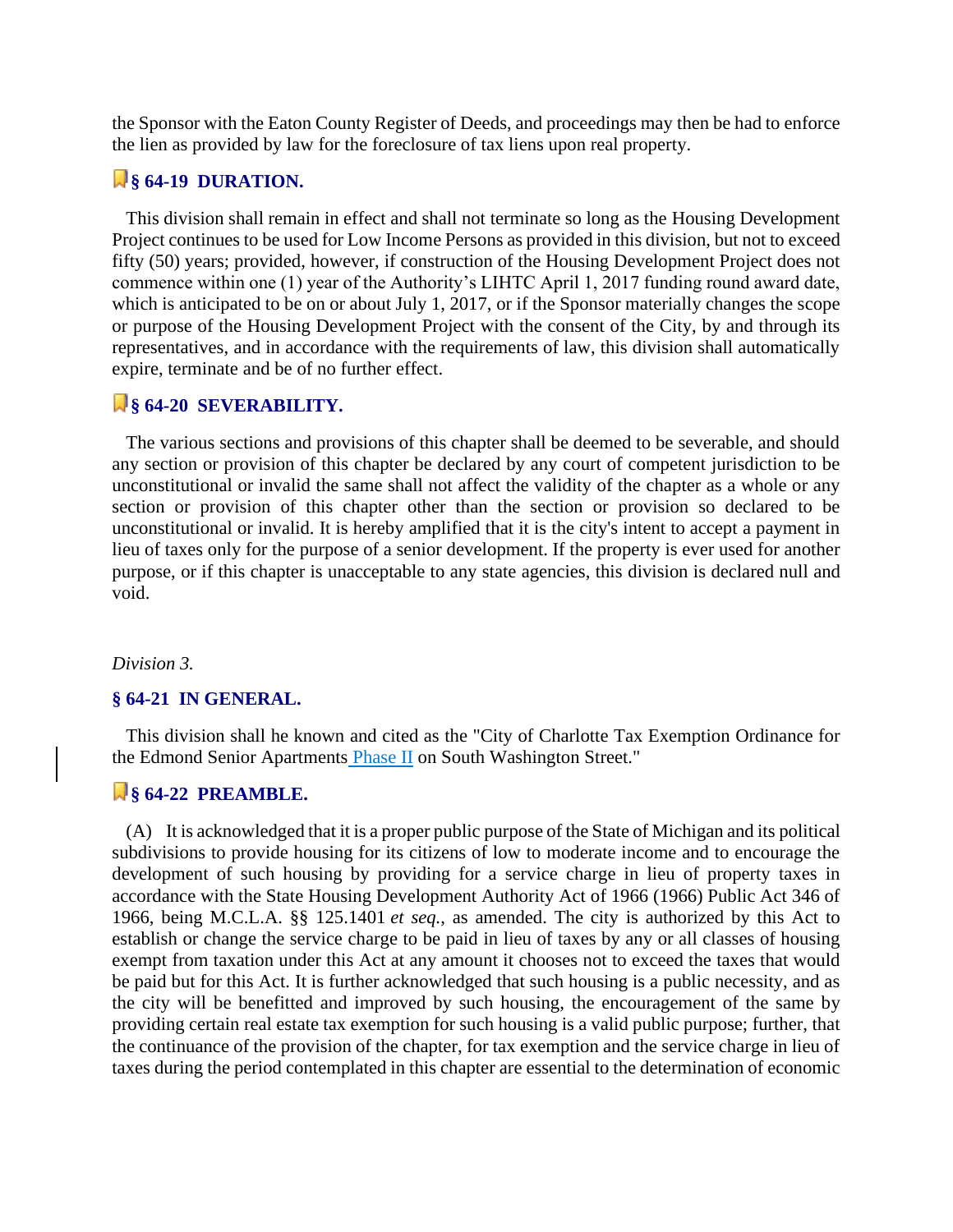feasibility of housing developments which are constructed and financed in reliance on such tax exemption.

 (B) The city acknowledges that the Sponsor, as defined in this division, is a limited dividend housing association limited partnership and has offered, subject to receipt of an allocation under the Low Income Housing Tax Credit (LIHTC) Program and a Federally Aided Mortgage (as defined in the Act) to construct, own and operate the Housing Development Project to be known as The Edmond Senior Apartments Phase II located in the City to serve Low Income Persons, as defined herein, and that the Sponsor has offered to pay the City on account of this Housing Development an annual service charge for public services in lieu of all ad valorem property taxes.

### **§ 64-23 DEFINITIONS.**

 *ACT*. The State Housing Development Authority Act, being Public Act 346 of 1966 of the State of Michigan, being M.C.L.A. §§ 125.1401 *et seq.*, as amended.

 *ANNUAL SHELTER RENT*. The total collections during an agreed annual period from or paid on behalf of all Low Income Persons, as defined herein of the Housing Development Project representing rent or occupancy charges, exclusive of charges for Utilities, as defined herein.

 *AUTHORITY*. The Michigan State Housing Development Authority.

*CITY.* The City of Charlotte, a Michigan municipal corporation.

 *COMMENCEMENT OF CONSTRUCTION.* The commencement of the Housing Development, as defined herein.

 *HOUSING DEVELOPMENT PROJECT*. The project being constructed at the Housing Development Location, consisting of a building to include qualified low income residential apartment units including approximately thirty-one (31) units reserved for Low Income Persons and such recreational, industrial, communal and educational facilities as the Sponsor and/or Authority determine will improve the quality of the Housing Development Project as it relates to housing for Senior Persons.

*HOUSING DEVELOPMENT LOCATION*. Lots 11, 12 and 15 and West 1/2 of vacated alley adjacent to Lots 11, 12 and 15 Cummings Subdivision to the original Plat City of Charlotte, Michigan.

 *LOW INCOME PERSONS.* Senior Persons eligible to move into the Housing Development Project pursuant to the Act and the Authority.

 *MORTGAGE LOAN*. A loan to be made by the Authority to the sponsor for the construction and/or permanent financing of the housing development.

**SENIOR PERSONS.** Single persons who are 55 years of age or older or a household in which at least one member is 55 years of age or older.

 *SPONSOR.* The Edmond Senior Apartments II Limited Dividend Housing Association Limited Partnership, 333 North Pennsylvania Street, Suite 100, Indianapolis, Indiana, who shall act as the owner of the Housing Development Project.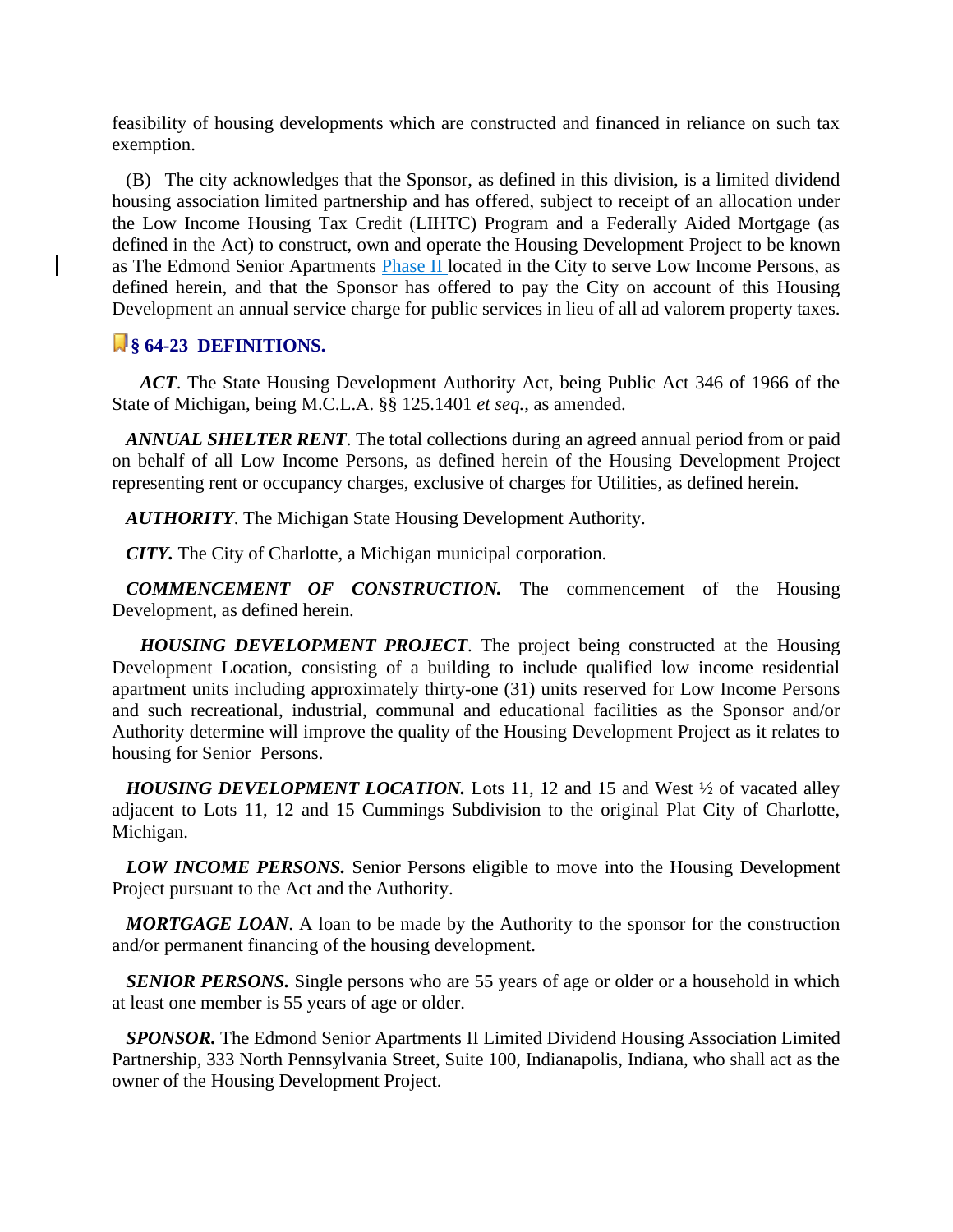*UTILITIES*. Fuel, water, heat sanitary sewer service and/or electrical service furnished to the occupants which are paid by the Housing Development Project.

### **§ 64-24 CLASS OF HOUSING DEVELOPMENT.**

 It is determined that the class of housing development to which the tax exemption shall apply and for which a service charge shall be paid in lieu of such taxes shall be senior housing which are financed or assisted pursuant to the Act. It is further determined that The Edmond Senior Apartments is of this class.

### **§ 64-25 ESTABLISHMENT OF ANNUAL SERVICE CHARGE.**

 (A) Subject to the provisions of this division, the Housing Development Project and the Housing Development Location shall be exempt from all property taxes for the period specified in Section 64-29. The City acknowledges that the Sponsor and the Authority have established the economic feasibility of the Housing Development Project in reliance upon the enactment and continuing effect of this Agreement and qualification of the Housing Development Project for the exemption from all property taxes and a payment in lieu of taxes as established in this division. Therefore, in consideration of the Sponsor's offer to construct, own and operate the Housing Development Project, the City has agreed to accept payment of an annual Service Charge, as defined below, for public services in lieu of all ad valorem property taxes as provided for in Section 64-25 (C) provided the Sponsor furnishes proof, on an annual basis upon request by the City, that the number of qualified low income units in the Housing Development Project have not increased, decreased, or been altered in any material form unless the City has otherwise amended the provisions of this division.

 (B) In addition to the annual certified verification requirement in Section 64-25 (A), the tax exemption shall commence upon the acquisition of the Housing Development Location by the Sponsor. The Sponsor of the Housing Development Project eligible for exemption, or the City as appropriate and necessary, shall file with the local assessing officer a certified notification of the exemption, which shall be in an affidavit form by either the Authority, the city and/or the Sponsor as appropriate. The completed affidavit form first shall be submitted to the Authority for certification by the Authority that the Housing Development Project is eligible for the exemption. The Sponsor and/or the City shall file or cause to be filed the certified notification of the exemption with the local assessing officer as soon as practically possible.

 (C) The annual service charge shall be equal to ten percent (10%) of the difference between the Annual Shelter Rent actually collected and Utilities (the "Service Charge.")

### **§ 64-26 LIMITATION ON THE PAYMENT OF ANNUAL SERVICE CHARGE.**

 Notwithstanding § 64-25, the service charge to be paid each year in lieu of taxes for any part of the housing development which is tax exempt and occupied by other than Low Income Persons shall be equal to the full amount of the taxes which would be due and payable on that portion of the Housing Development Project if the project were not tax exempt.

### **§ 64-27 CONTRACTUAL EFFECT OF CHAPTER.**

Notwithstanding the provisions of  $\S 15(a)(5)$  of the Act, to the contrary, a contract between the city and the sponsor with the authority as third party beneficiary under the contract to provide tax